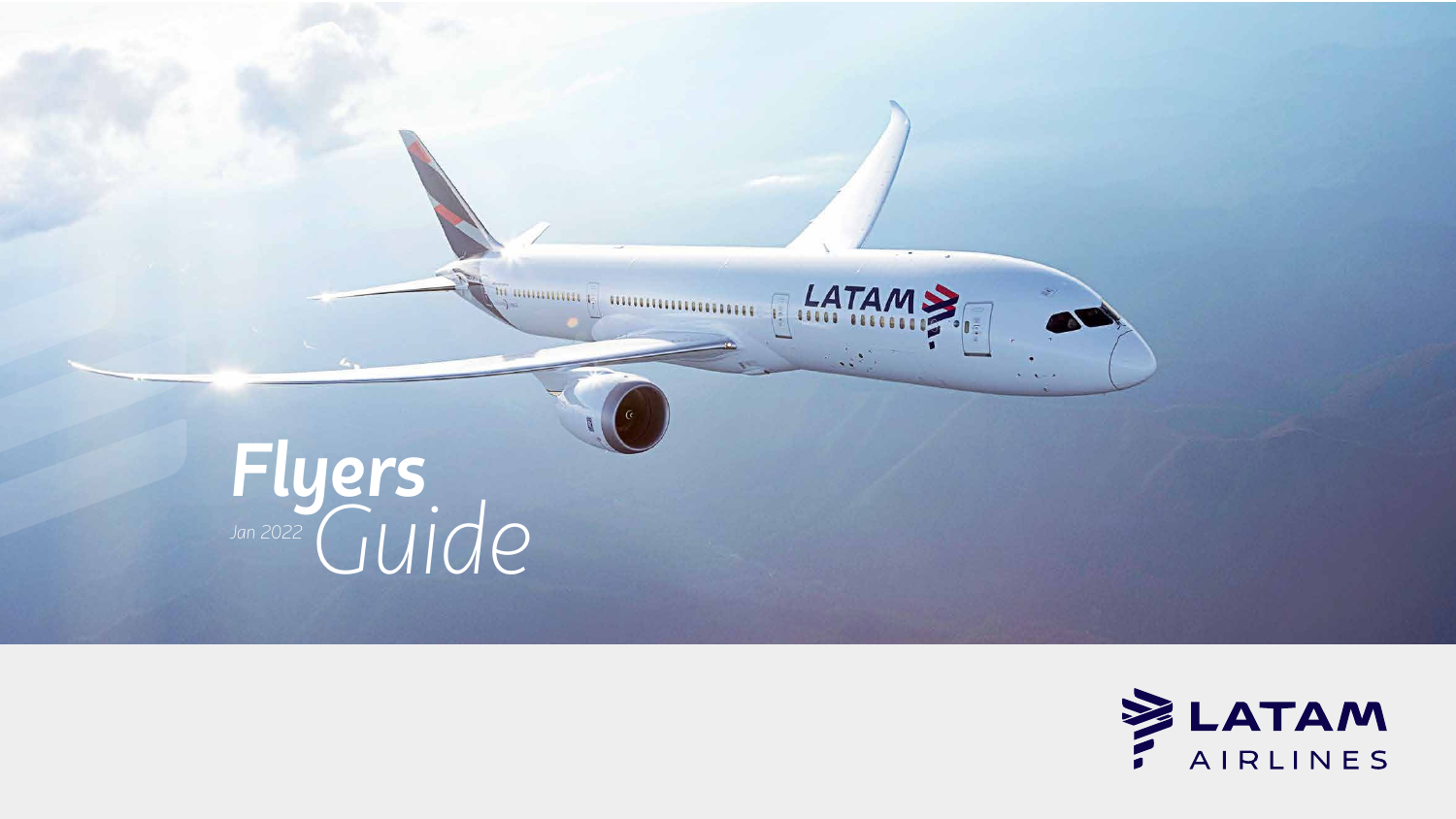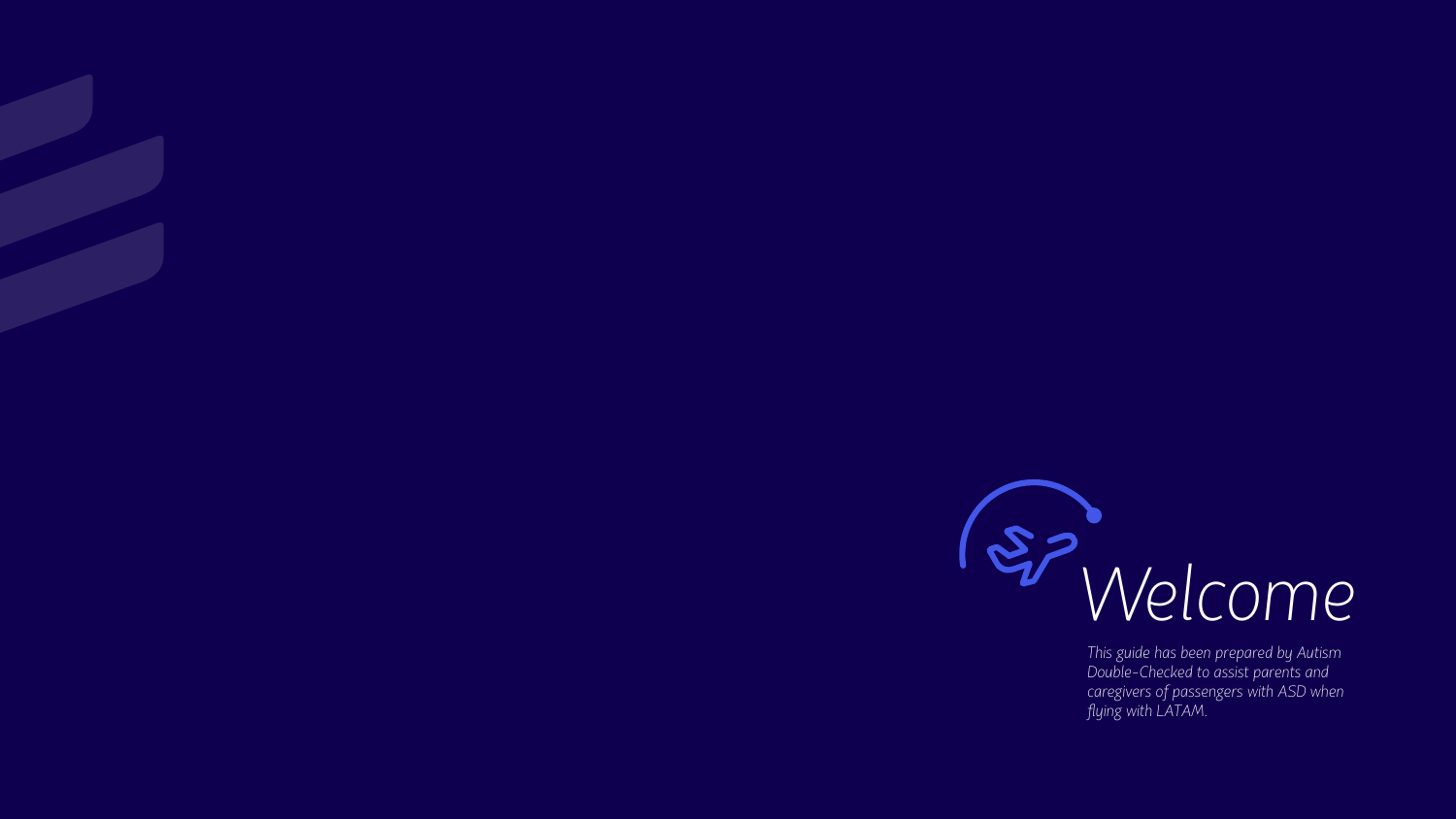# *Table of Contents*

*7 3*

| <b>About this Guide</b>              |    |
|--------------------------------------|----|
| <b>Important General Information</b> | 5  |
| Preparing for Your Flight            | 6  |
| Packing                              | 8  |
| Checking in/Boarding                 | 9  |
| <b>Security Screening</b>            | 10 |
| During the Flight                    | 11 |
| Arrival                              | 14 |
| Lost Person Help                     | 15 |
| <b>Index of Advisories</b>           | 16 |
| For Further Information              |    |
|                                      |    |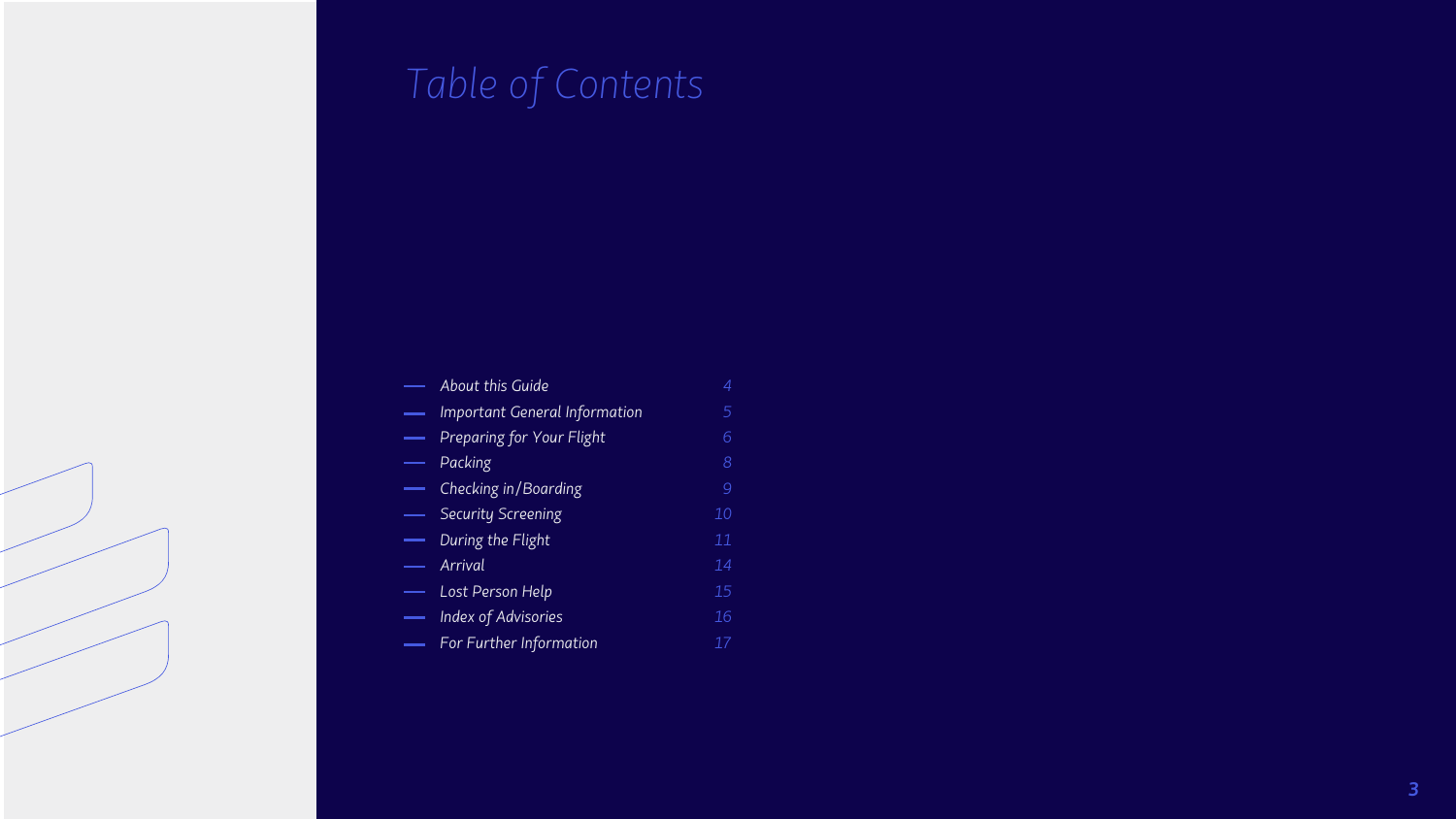## *About this Guide*

#### *The information given applies to autistic children and adults. For autistic adults travelling alone, please interpret it that you are your own caregiver.*

*The objective is to give advance information about sensory and other issues that may need extra consideration for passengers with ASD. The Guide gives information about the nature of these issues and guidance for how to best handle them.* 



Heat or **Cold** 



Surprise **Elements** 

*Due to the wide variety of issues that may arise for individuals with ASD, such guidance is general in nature. If you encounter something that is not covered in this guide, please seek the help of a LATAM Airlines staff member.*

*Throughout this Guide, we will make use of the Sensory Issue Advisory Triangles seen opposite. Each Advisory Triangle is cross-referenced to the appropriate section in the Guide.* 









Safety Crowds Waiting or Duration





Noise Body Awareness



Light Taste or Smell



**Fine Motor** 

#### *Contents*

*About this Guide*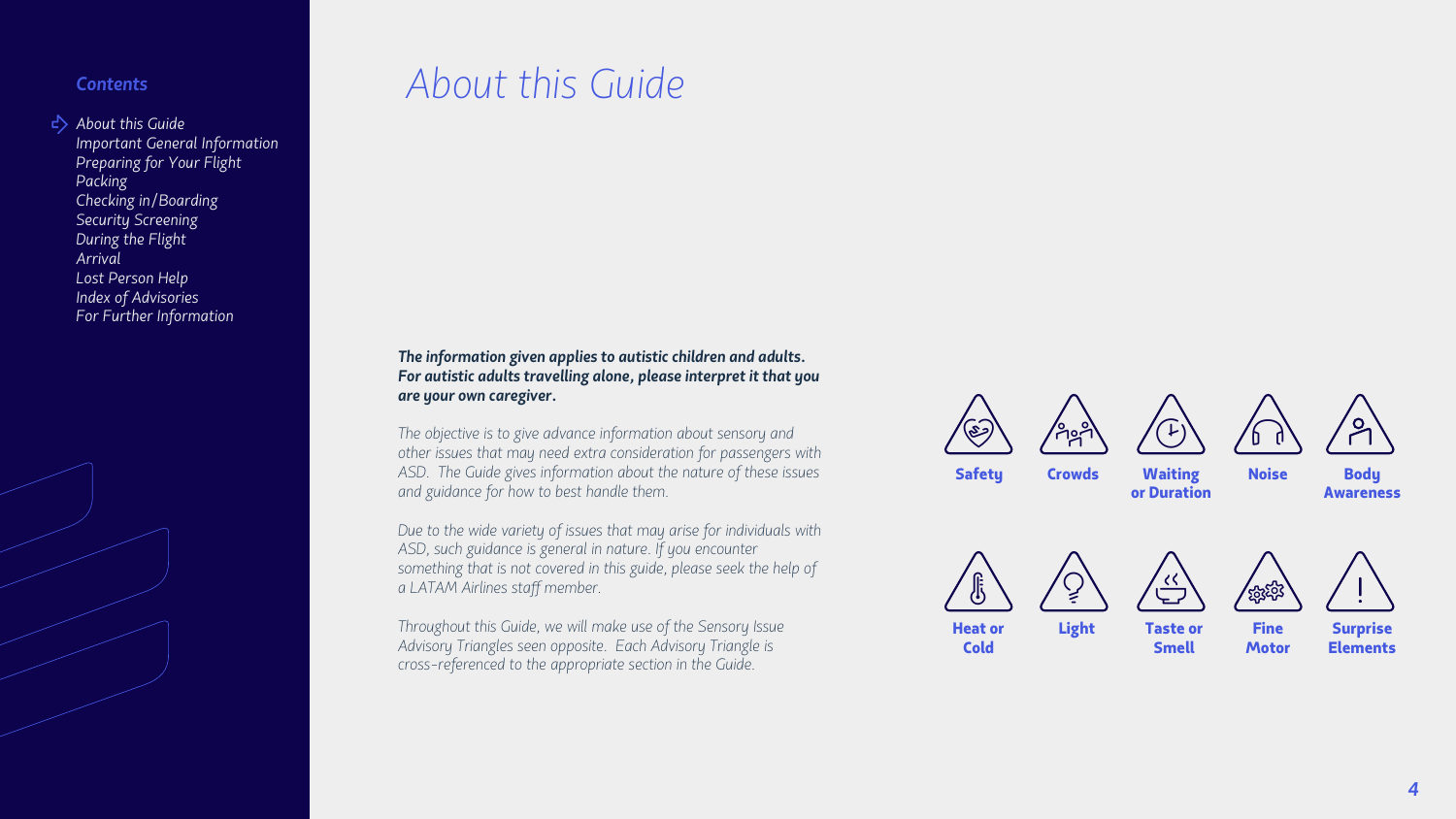## *Important General Airport Information*

*LATAM Airlines operates in 95 cities in the Americas, Europe and Oceania.*

*We will give you the necessary assistance when you board, during your flight and when you arrive at your destination. You'll have access to a special services counter at the airport, priority boarding and priority baggage reclaim on international and domestic flights within Brazil, Peru and Chile.*

*If you are unable to understand safety instructions, meet your own basic needs or evacuate the airplane in the event of an emergency, you must travel with a companion. We request that you travel accompanied by someone over the age of 18 who can communicate with the crew and assist you during the trip.*

*Assistance for your trip can be requested through our Contact Center. The contact forms available for each country are available at https://www.latamairlines.com/us/en/about-latam/contact-center*

*5*

#### *Contents*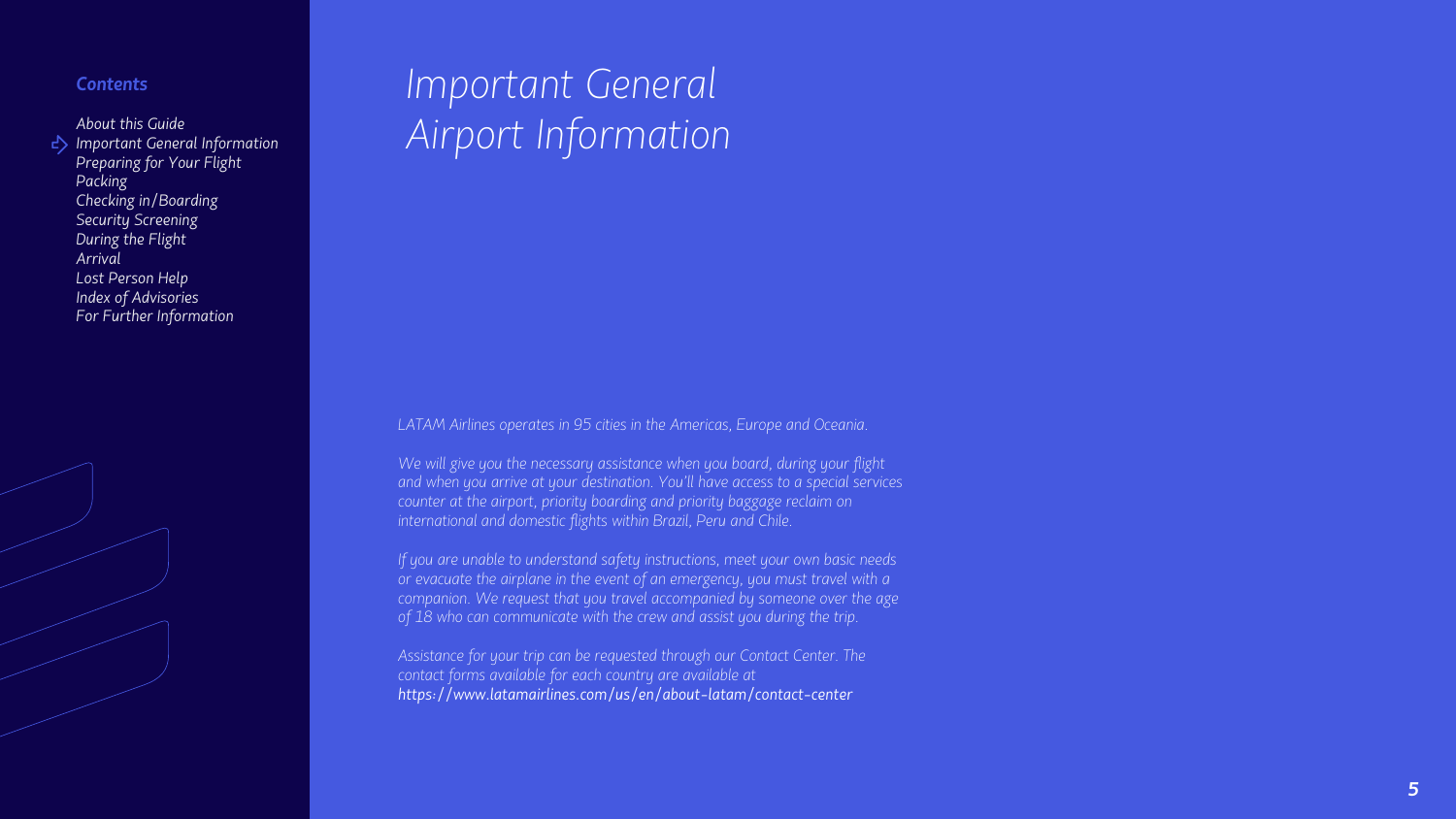## *Preparing for Your Flight*

#### *Crowds*

*In general terms the months of December, January and July are the busiest and the months of April, May and June are the quietest. In general terms, Monday and Fridays are the busiest days of the week and Sunday, Saturday and Tuesday are the quietest.* 

*Passengers who have problems with crowds may wish to take this information into account when planning a flight and in addition may call LATAM Airlines for advice on times of day that may be least crowded.*



#### *Heat or Cold*

*All airport facilities and all LATAM aircraft are climate controlled. Temperatures are set to levels that should be acceptable to anybody that does have heat or cold sensitivity.*

*In flight, people who have problems with either heat or cold may need to take the same precautions as they normally do on the ground by bringing things like hand-held fans, cold packs or insulating blankets.*



#### *Waiting or Duration - Online check-in is available*

*It is recommended that you utilize this service whenever you can. You can check in online starting 24 hours prior to scheduled departure time. If you are unable to do so, please allow extra time for checking in at the ticket counter and know that the counter closes 60 minutes prior to departure time.*

*Long lines may build up at security check points.*  Passengers may wish to contact the airport for estimates of current wait *times. You may wish to extrapolate these, with care, for your journey.*



*Most airports have high volumes of noise. This may be even more noticeable* 

*when in areas with very high ceilings. If you do not get the opportunity to practice going through the airport, you may still wish to practice visiting buildings that have high ceilings and increased sound volume.*

*Unfortunately, higher volumes of noise cannot be avoided when flying. If your child is very sensitive to noise, you probably already have noise-cancelling headphones. If your child has less sensitivity but has occasional trouble with noise, try using the headphones in advance so you can be sure that they will be tolerated.*

*Make use of the company website at: www.latam.com . Download and use the Flyer's Guide from the website. Be sure to book those services that you need for your special passenger.*



#### *Contents*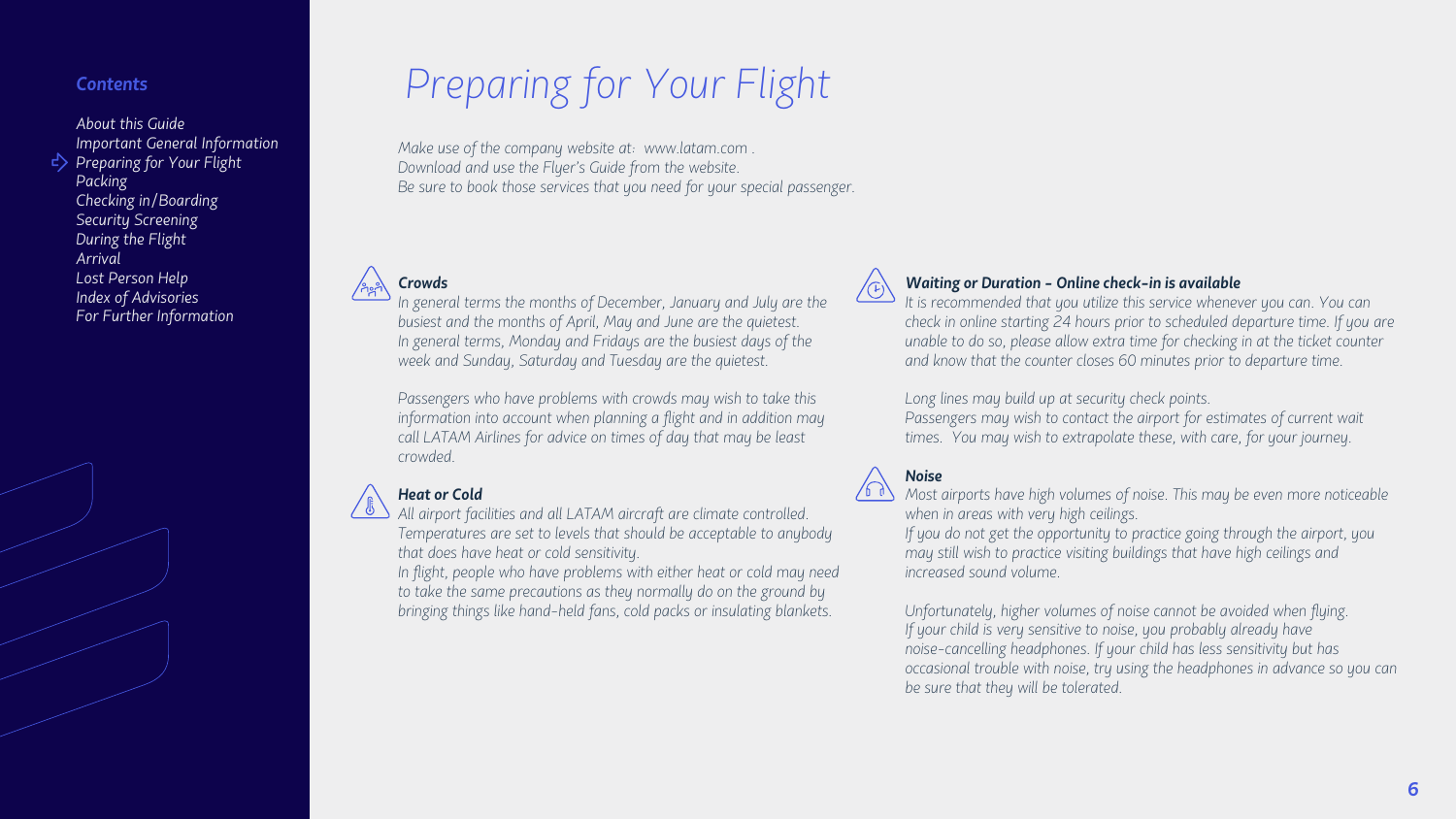## *Preparing for Your Flight*

#### *Body Awareness*

*While anybody may feel some discomfort if and when internal organs "inflate" due to the reduced pressure in the airplane, a child who already has gastro-intestinal (GI) issues may experience extra problems. Speak to your physician ahead of time about suitable remedies.* 

*During flight, particularly on ascent and descent, changes in pressure may cause ears to "pop" or just give general discomfort during pressure adjustment.*

*Practice all possible techniques for dealing with this that are not already understood by your child. You won't know, until you are in the air, which ones are going to work, so you need your child to be familiar with all of them. (See "During the Flight" section for details). Try EarPLanesTM in advance to see if they are tolerated. Additionally, you should see if chewing gum, sucking hard candy or sipping through a straw (particularly from a juice box) can be tolerated. Take all tolerated remedies with you.*

*It is generally recommended that you seat autistic passengers away from the aisle and towards the front of the aircraft. If you party is large enough, it may also be of benefit to have a family member seated directly in front of your autistic child.*

*Call LATAM Airlines for the desired seat assignments, either as above or in the configuration that you feel will best suit your child. LATAM will waive the normal charges for advanced seat assignment.*

*Make use of the company website at: www.latam.com . Download and use the Flyer's Guide from the website. Be sure to book those services that you need for your special passenger.*



#### *Contents*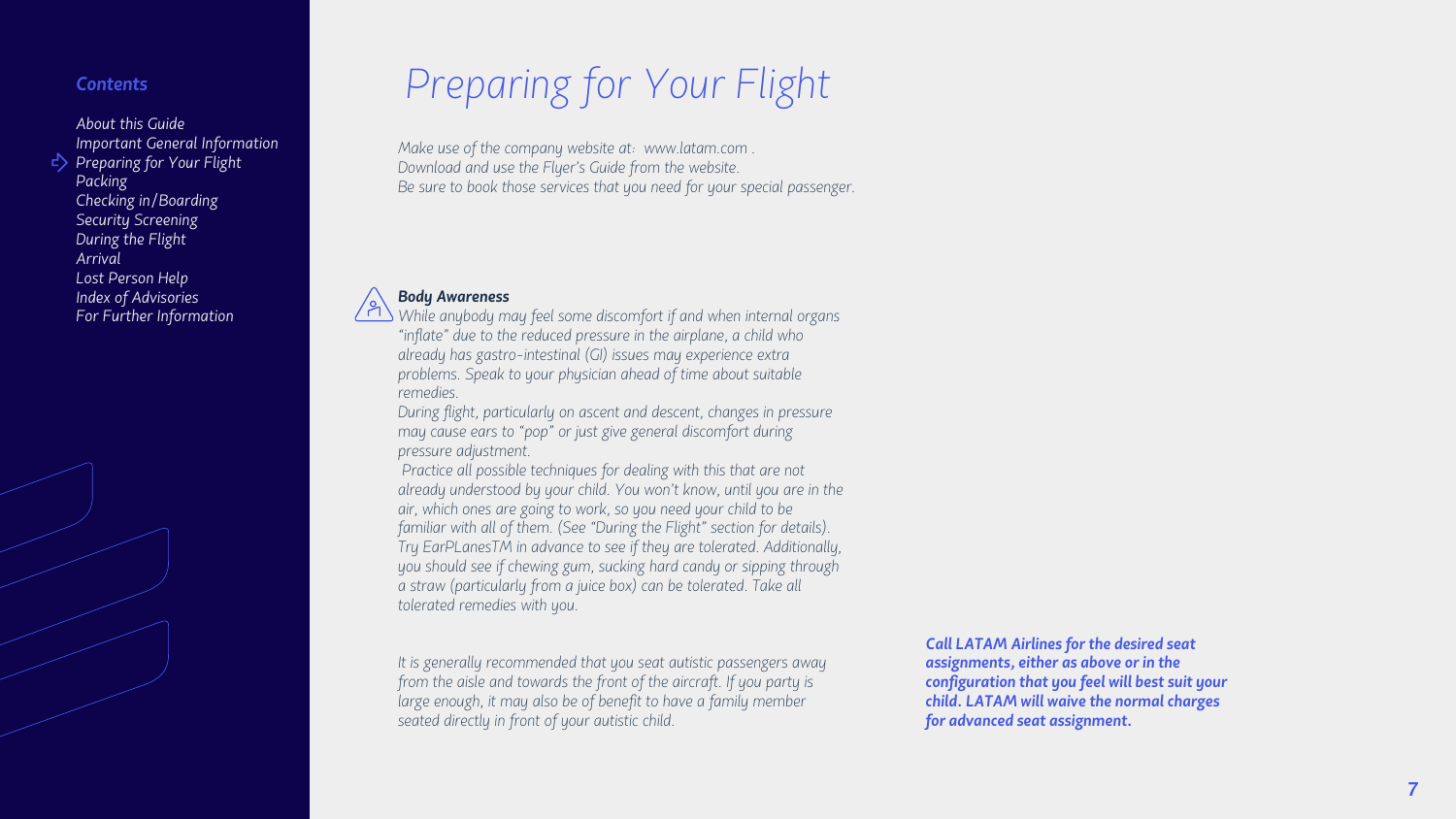## *Packing*

#### *Things that you may need to pack in your 'personal item':*

- *iPad or similar*
- *iPod or similar for music, if not using the above*
- *Electronic games that your child likes*
- *Headphones for all of the above.*
- *Non-electronic games and activities for those periods when electronic devices are not allowed. This can be anything that you know you child will like that is sufficiently portable.*
- *Extra sweater and/or blanket if your child is sensitive to cold. Cold pack, if sensitive to heat.*
- *If your child is sensitive to strange smells, bring tissues or a handkerchief with acceptable perfume/odor: Strongly flavored snacks may also work for this.*
- *Wipes, if your child likes to touch everything.*
- *Gum, hard candy, straws and/or juice boxes, EarPlanesTM (See "During the Flight" for details).*
- *Medications should always be carried in carry-on, never in checked bags. Have an extra supply in case something is dropped or lost.*
- *Snacks. Although snacks, including some gluten-free may be available for purchase on board, it will still help to have a good supply of your child's favorite.*

*Your choice between checked or carry-on will depend upon how much baggage you wish to take along, the convenience of having some things*  with you at all times versus the inconvenience of having to bring a given *item everywhere and, of course, the costs. Make as much use of the one personal item per person as you can.* 

#### *Contents*

*About this Guide Important General Information Preparing for Your Flight*

*Packing*

*Checking in/Boarding Security Screening During the Flight Arrival Lost Person Help Index of Advisories For Further Information*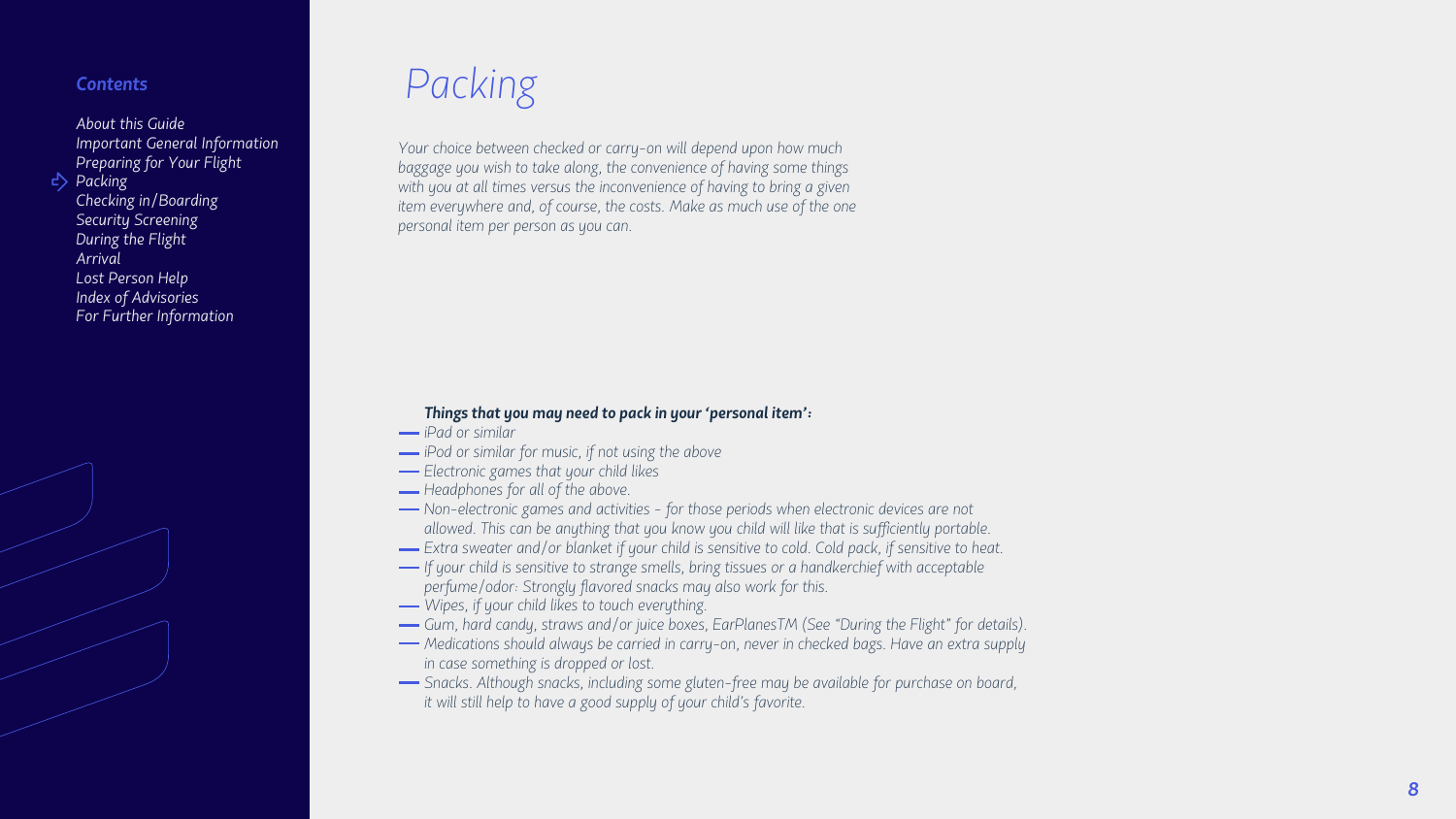# *Checking in (before security) and Boarding (after security)*



#### *Waiting or Duration (check-in)*

*Online check-in is recommended – it will save time. Even with online check-in, arrive at least two hours early and allow plenty of time for the security process.*



*Your child may be more comfortable if you are among the first to board. Identify yourself to the gate agent as soon as you can and request priority boarding.*



#### *Waiting or Duration (gate)*

#### *Body Awareness (gate)*

*Being comfortably seated before other passengers are passing along the aisle may also be*  less disturbing for your child. If you have them in a middle or window seat, they won't be *disturbed by people brushing past them.*

*Identify yourself to the gate agent (see above).*

#### *Contents*

*About this Guide Important General Information Preparing for Your Flight Packing Checking in/Boarding Security Screening During the Flight Arrival Lost Person Help*

*Index of Advisories*

*For Further Information*

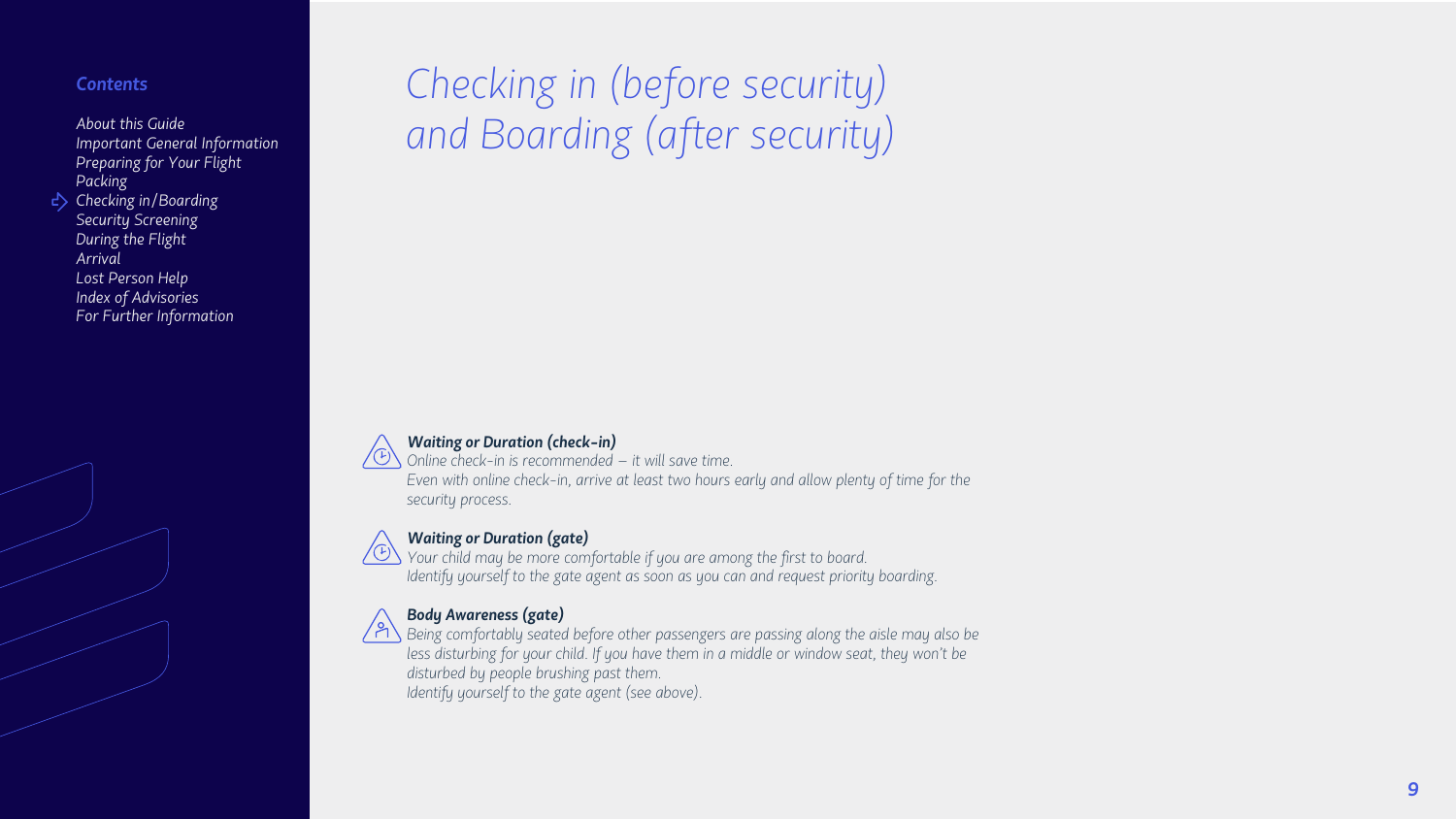## *Security Screening*

#### *Waiting or Duration*

*The line may be long and slow-moving.*

*Ask the security agent for priority in getting to the front of the line and minimizing accidental bumping into strangers.*



#### *Body Awareness*

*In many airports screening utilizes full body scanners. These can only accommodate one person at a time which may be distressful for some children.* 

*If you feel that your child may have difficulties in the scanner, discuss alternatives with the security officer. CAUTION. The standard alternative to the body scanner is a pat down search. Since this may also be difficult for your child, be sure to look at all possible alternatives with the officer.*



#### *Noise*

*Aside from background noise, there is a possibility of bells/alarms being sounded with no notice. Even those with moderate noise sensitivity may benefit from the use of noise cancelling headphones. If you are asked to remove them, explain this concern and to have the removal be as short of a time as possible. You must also explain to your child in advance that they will have to empty their pockets and temporarily hand over phones, iPads or favorite toys.*

*Airport screening agents may not have been trained to assist passengers with special needs. Identify yourself to the agent and let them know that you are traveling with a special-needs passenger. Outline any sensory issues that you think might create difficulties for your child.* 



#### *Contents*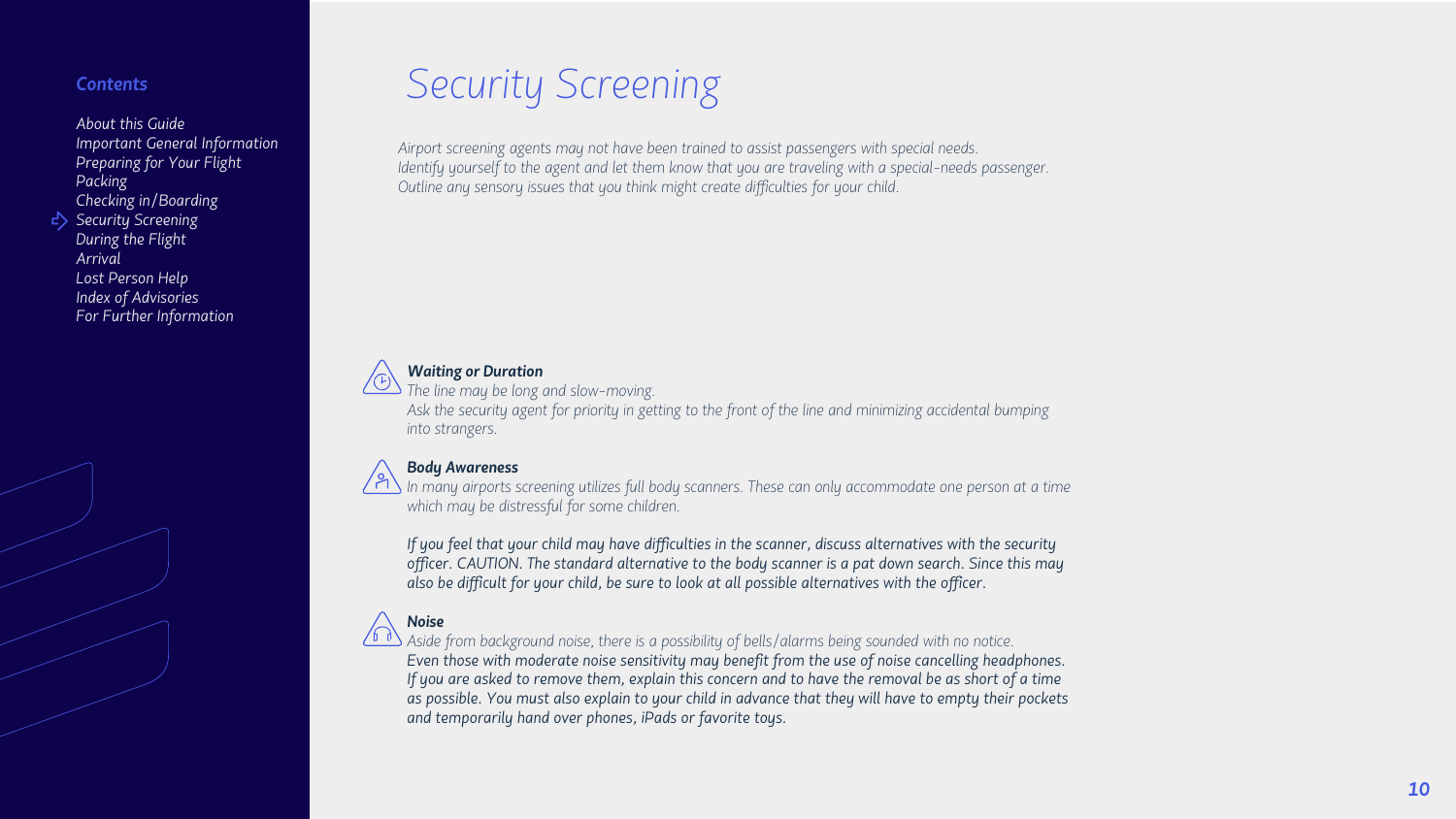## *During the Flight*

*Please speak to a flight attendant after boarding to ensure any special requests or just to* let them know that you are traveling with an autistic person and may need their help.



#### *Safety*

*Everybody is required to wear a seatbelt during taxiing, take off, landing and turbulence, and preferably throughout the entire flight.*

*Based on the experience with car seatbelts your child will probably find the lap belt familiar. If you have concerns that they may wriggle out of the regular belt, you may use a CARES Safety Harness. CARES is an FAA approved restraint for children weighing between 10 and 20 kg (22 and 44 lb.), consisting of a harness to be adjusted around the back of the seat, and fastened onto the aircraft seat belt, holding the upper part of the body securely in place. CARES is not offered by LATAM as an SSR, but may be brought by the passenger as an alternative to a CRS. It is approved for aeronautical use only, and may contain a tag reading "FAA Approved in Accordance with 14 CFR 21.8(d), Approved for Aircraft Use Only" or "FAA Approved in Accordance with 14 CFR 21.305(d), Amd 21.50 6-9-1980, Approved for Aircraft Use Only" on it.*

*The cabin crew shall inform the seats where CARES can be installed.* 

*Please go to: http://kidsflysafe.com/instructions/cares-for-special-needs-flyers/ for further information.* 

#### *Contents*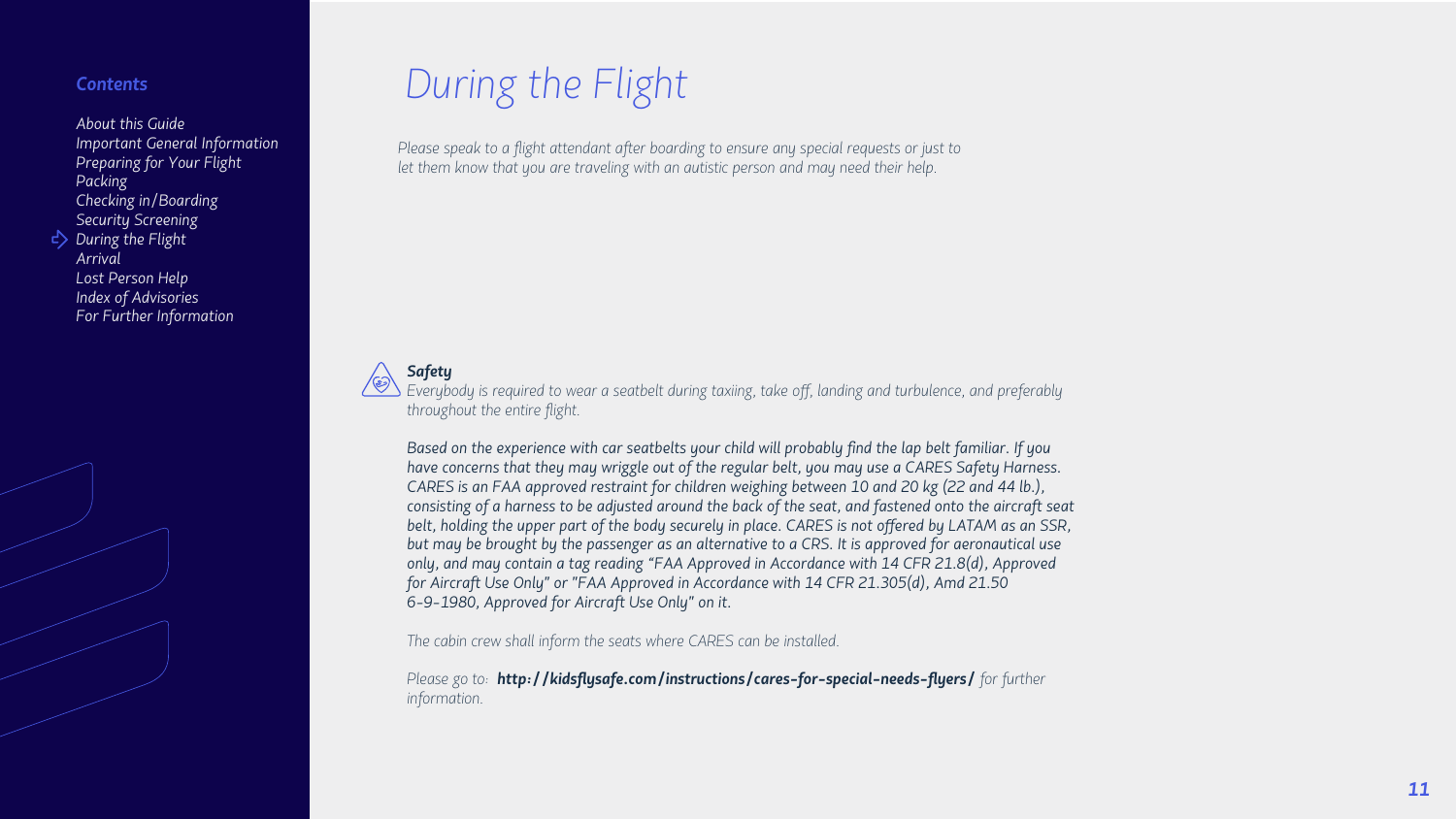*During the Flight*

*Heat or cold*

*Cabins are climate controlled to a temperature that is comfortable for* 

*Please speak to a flight attendant after boarding to ensure any special requests or just to* 

let them know that you are traveling with an autistic person and may need their help.

*most people.*

*You may wish to bring extra layers for a child that is sensitive to cold. If your child is sensitive to heat they may need to wear their* 

*lightest clothing. You could also have a cold pack on hand, a portable* 

*fan or both.* 

#### *Waiting or duration*

*While many flights are of short duration, they still involve sitting in the seat for all, or most of the trip.*

LATAM Aircraft do have extra sound insulation. Even then, especially *during takeoff and landing flying can be relatively noisy.*

*On all services, LATAM features video entertainment on seatbacks or by connecting to the LATAM Play Wi-Fi network on a mobile device. If the system presents any inconvenience, it is important to have plenty of activities that will hold your child's attention. Many parents introduce a new activity every 20 minutes but you should judge this based upon your knowledge of your child. Make sure that some of the activities are non-electronic for the times when electronic devices are not permitted.*

*Noise*

*Even children who have moderate noise sensitivity may benefit from the use of noise cancelling headphones.*

*Encourage your child to use the bathroom when the seatbelt sign is off*  as they will not be able to do so when it is illuminated. If your child *needs to use the bathroom, be alert to the loud sucking noise that some airplane toilets make when flushed.* 

*It may make sense to have your child exit the bathroom first and for you to flush after they leave.*

#### *Contents*

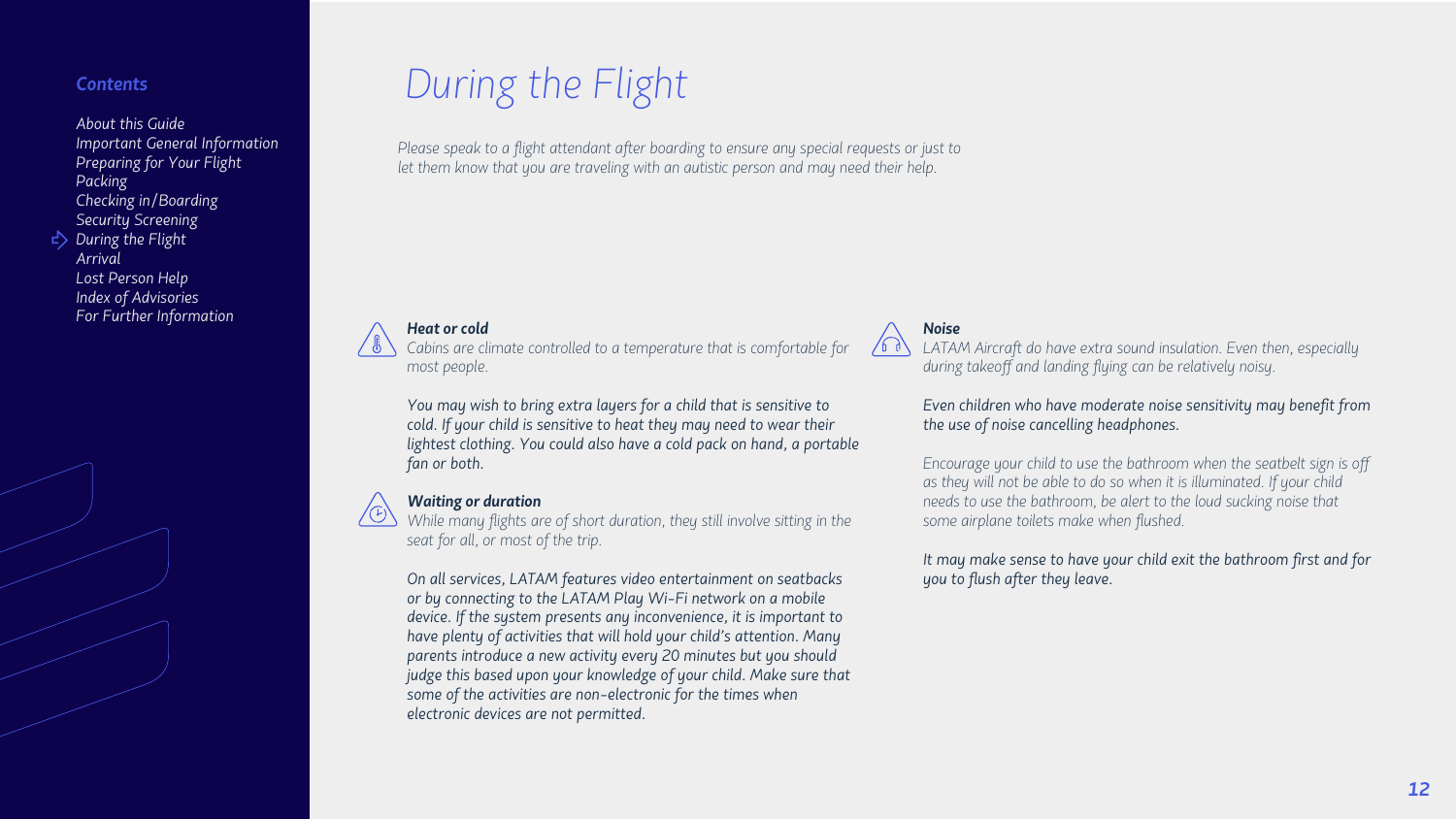## *During the Flight*

*Please speak to a flight attendant after boarding to ensure any special requests or just to* let them know that you are traveling with an autistic person and may need their help.



#### *Body Awareness*

*Be prepared ahead of time for cabin pressure changes. These mostly occur during ascent and descent but can happen at any time: Your child may be more sensitive to such events than you are.* 

*If your child will tolerate EarPlanesTM, place them in advance of takeoff and try to keep them there until you have landed. If your child doesn't tolerate them or if they seem ineffective, keep trying possible remedies until you find which works for them on the day. (See Preparing for your flight for some suggestions).*

*Remember that the solution that works best may vary between outbound and return flights.* 

*Once the "Fasten Seatbelt" light is off, you are allowed to take a walk around the aircraft with your child.*

*You should walk around if you think that this will help your child with the inactivity of sitting. On the other hand, if your child is happy and content in their seat, you may not want to disturb them.*



#### *Taste or smell*

*A supply of snacks and drinks is available on most flights.*

*If your child has very particular 'favorites' of either, it will be advisable to bring your own supply particularly if your child has any special dietary needs.*

*If your child does get distressed at any time during the flight, remind the flight attendant of your earlier conversation and let them do the explaining to other passengers that your child has autism and is not just misbehaving.* 

#### *Contents*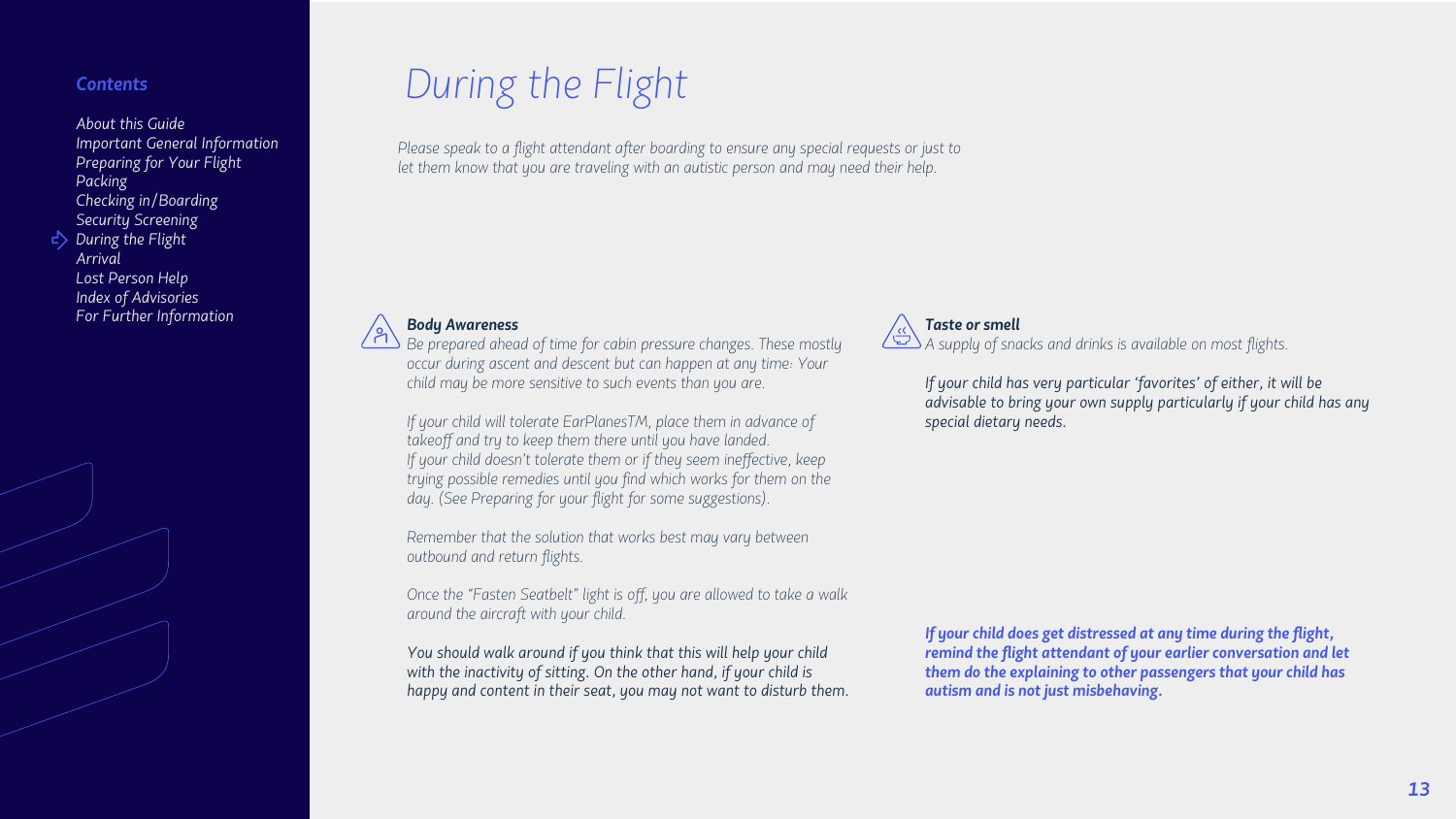*Arrival*

#### *Body Awareness*

*Deplaning can involve a disorganized line waiting to get off and very close proximity to other passengers and bags waiting for their turn.*

*If you feel your child may be disrupted by other passengers leaving, you may choose to remain seated and deplane last.*



#### *Noise*

*Your arrival airport will have similar noise levels to that of your departure airport.*

*Even those with moderate noise sensitivity may benefit from the use of noise cancelling headphones.*

*14*

#### *Contents*

*About this Guide Important General Information Preparing for Your Flight Packing Checking in/Boarding Security Screening During the Flight Arrival Lost Person Help*

*Index of Advisories For Further Information*

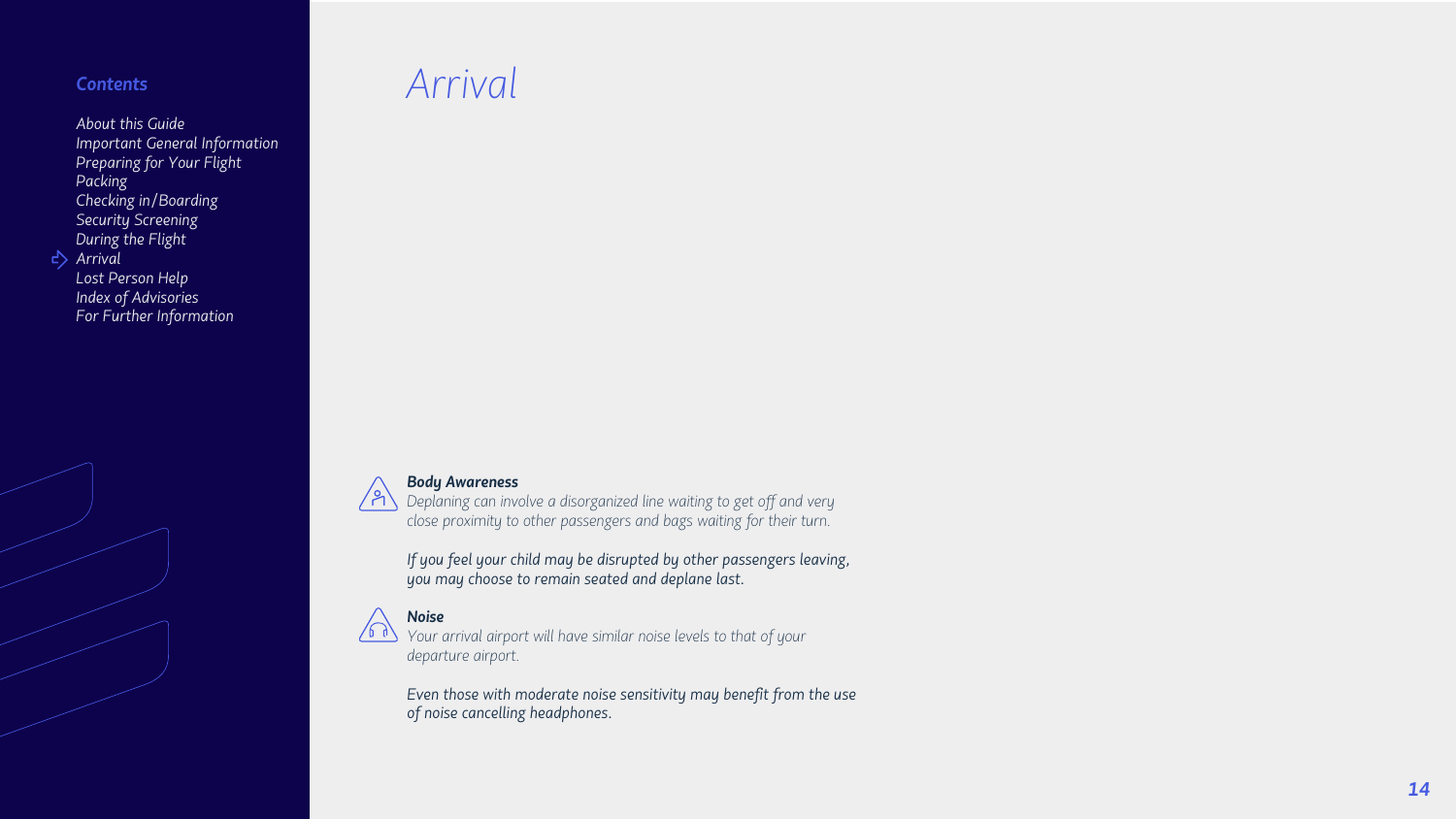## *Lost Person Help*

### *Safety*

*Airports are generally very big places with numerous possible sensory issues. Be alert to the possibility of your child becoming alarmed and trying to run off. If this does happen:*

- *Immediately report it to a LATAM staff member or airport security personnel and ask them to issue an alert to all who may be able to assist in searching.*
- *Give them as much information as possible including; gender, age, race, clothing being worn, last known location and direction of travel, if known, and the child's communication abilities (verbal/non-verbal/understands verbal communication etc.).*
- *It is recommended that you have a recent photo available on your mobile device so that you can share that with the LATAM team.*
- *Stay at the check-in desk or gate. This will enable the LATAM team to locate you as soon as your family member has been found.*
- *If you utilize an RF or GPS tracking system, inform the staff of this, contact your service provider and ask them to cooperate with the LATAM staff.*

*In normal circumstances GPS functions throughout the premises and there are no "blind spots".*

#### *Contents*

- *About this Guide Important General Information Preparing for Your Flight Packing Checking in/Boarding Security Screening During the Flight Arrival Lost Person Help*
- *Index of Advisories For Further Information*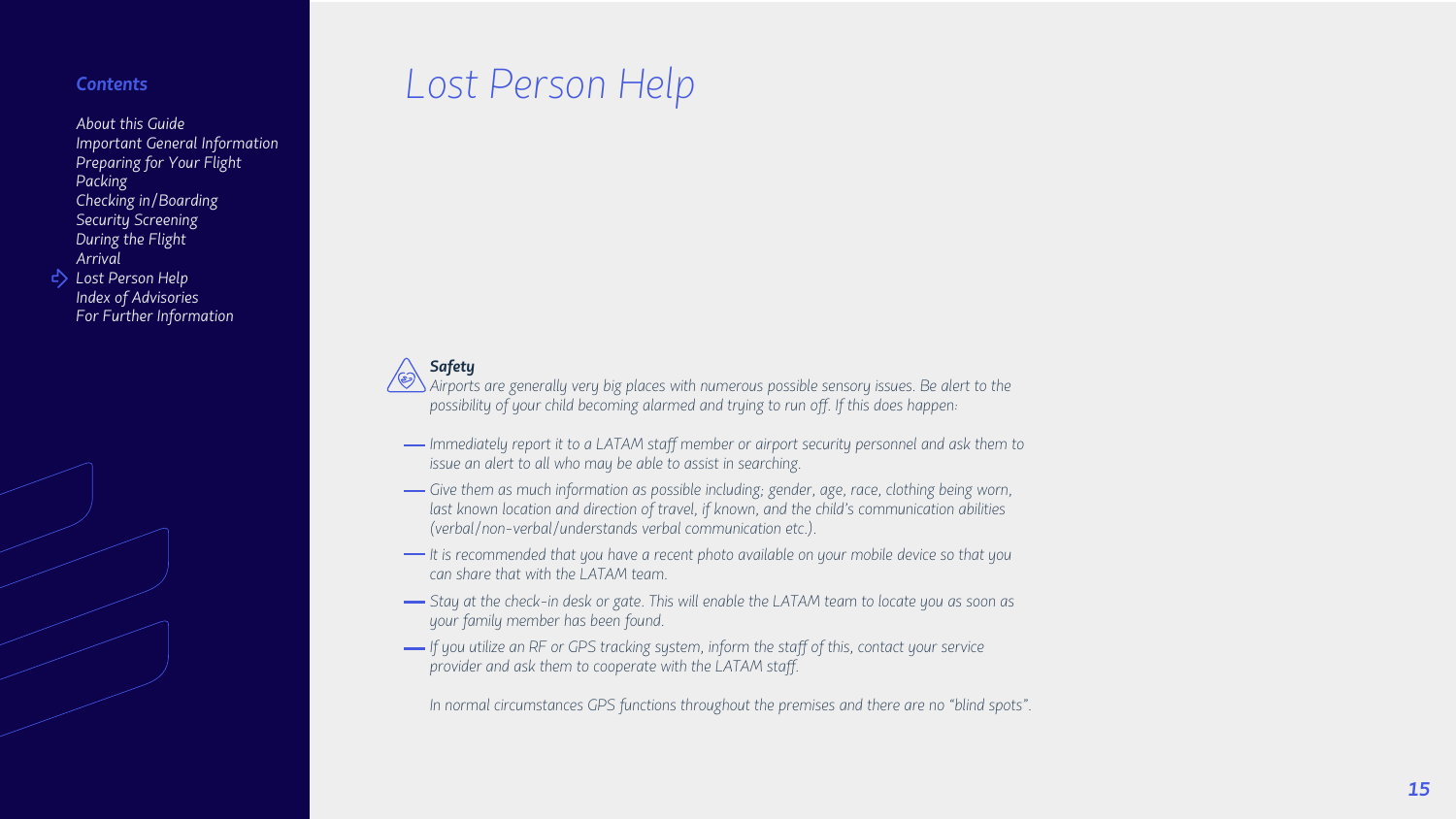## *Contents Index of Advisories*

*About this Guide Important General Information Preparing for Your Flight Packing Checking in/Boarding Security Screening During the Flight Arrival Lost Person Help Index of Advisories For Further Information*



**AIR** 

**Safety** 

**During the Flight 11**<br> *Lost Person Help* **15 Lost Person Help** 

 $\sqrt{2}$ Noise

**Body** Awareness

*Preparing for Your Flight* 06 *Checking in/Boarding* 09 **Security Screening 10 During the Flight 12** 



**Crowds** 



or Duration



*Preparing for Your Flight* 06 **During the Flight 12** 

*Preparing for Your Flight* 06



*Preparing for Your Flight* 06 **Security Screening 10**<br> **During the Flight 12** *During the Flight Arrival* 14

*Preparing for Your Flight* 07 **Security Screening 10 During the Flight 13** *Arrival* 14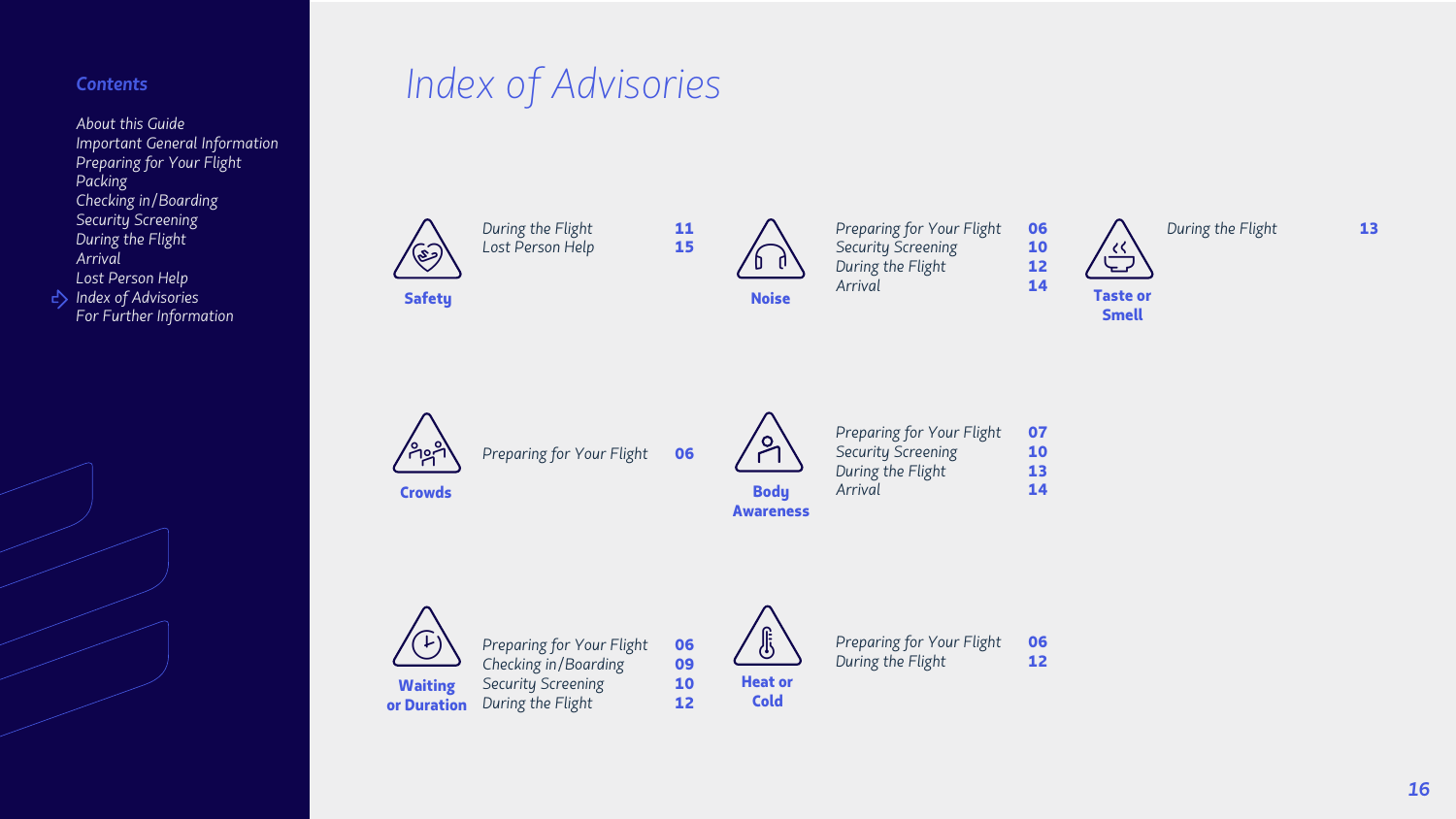## *For Further Information*

*Autism Double-Checked LLC Web: www.AutismChecked.com Phone:+1 (203) 750-0000*

*This Guide has been prepared to give as much information as possible so that parents and caregivers can provide the added assistance that visitors with ASD may require. If, during a visit, you should encounter any sensory challenge(s) that has not been addressed, please contact Autism Double-Checked with any suggested inclusions.*

*17*

*Further information about the Autism Double-Checked program can be obtained from:*

#### *Contents*